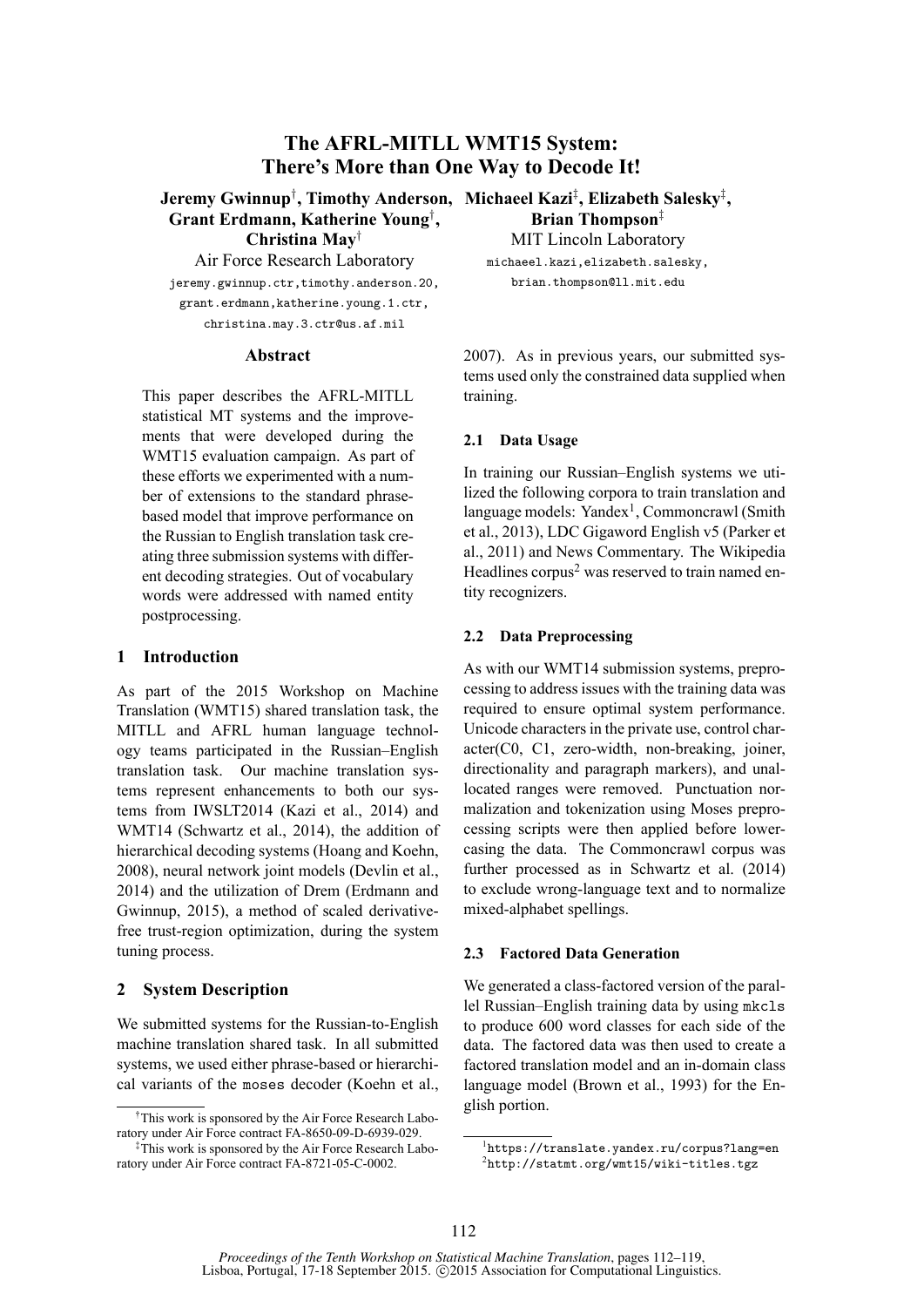#### **2.4 Phrase and Rule Table Training**

Phrase tables and rule tables were trained on the preprocessed data using scripts provided with the moses distribution. Both rule tables and phrase tables utilized Good-Turing discounting (Gale, 1995). Hierarchical lexicalized reordering models (Galley and Manning, 2008) were also trained for use in the phrase-based systems.

An additional phrase table was trained on the lemmatized forms of the Russian training data. These lemmatized forms were generated by the mystem<sup>3</sup> tool.

#### **2.5 Language Model Training**

The English data sources listed in §2.1 were used to train a very large 6-gram language model (BigLM15). The English portion of the parallel data was processed into class form as outlined in §2.3 to generate an in-domain 600 class language model. kenlm (Heafield, 2011) was used to train these 6-gram models. These models were then binarized and stored on local solid-state disks for each machine in our cluster to improve load time and reduce fileserver traffic.

#### **2.6 Operation Sequence Models**

Using both the Russian and English data generated in §2.3, we trained order-5 Operation Sequence models (Durrani et al., 2011) for both the surface and class-factored forms of the data. These models improve translation quality by introducing information on the sequence of operations occuring at both the surface and class factor level. These models were then used in our factored phrase-based system.

#### **2.7 Neural Network Joint Models**

Neural network joint models (Devlin et al., 2014) are neural network based language models with a source window context. We trained these models on the alignments produced by mgiza (Gao and Vogel, 2008) over the parallel training data and then used them to rescore n-best lists. As in (Devlin et al., 2014), we trained four different models. The standard model is "source-to-target, left-to-right," (s2t, ltr) which evaluates  $p(t_i|T, S)$ with target window  $T = (t_{i-1}, t_{i-2}, \ldots, t_{i-n})$  and  $S = (s_{k-m}, \ldots s_k, \ldots, s_{k+m})$ , where  $s_k$  is wordaligned to  $t_i$ . The four permutations of this are defined by (a) whether to count upwards from  $i$ , instead of downwards (this is left-to-right vs right-toleft), and (b) whether to swap the sources and targets entirely (source-to-target vs target-to-source).

We experimented with NNJM decoding (via a simple feature function in Moses). We achieved some benefit  $(+0.48$  BLEU) with this approach but rescoring a single NNJM source-to-target on 200 best lists produced better results in this case (+0.90 BLEU). This was on a single system tuned on newstest2013, tested on newstest2014 (baseline 29.07 BLEU). In testing, 2-hidden layer rescoring models outperformed the 1-hidden layer decoding model.

The vocabulary for the NNJMs were created by using all words that appeared at least a certain number of times in the training data. We experimented with minimum counts of 20 and 25. Using 20, our vocabulary was approximately 80,000 Russian words and 40,000 English; with 25, it was 70,000 and 34,000, respectively. We compared rescoring with a single, standard model (s2t, l2r) to rescoring with all directions with results listed in Table 1.

|     | Baseline                           | 1 NNJM |    | 4 NNJMs |    |
|-----|------------------------------------|--------|----|---------|----|
|     |                                    | 20     | 25 | 20      | 25 |
| max | 27.71 27.90 28.05 27.90 28.07      |        |    |         |    |
|     | mean 27.48 27.61 27.81 27.67 27.60 |        |    |         |    |

Table 1: NNJM Rescoring on newstest2015, optimizing on newstest2014, case-insensitive BLEU.

#### **2.8 Processing of Unknown Words**

In our submission systems, we allowed words unknown to the decoder to be passed through to the translated output. We developed three post-processing techniques to address unknown words: named entity (NE) tagging and translation (§2.8.2), permissive NE translation (§2.8.3), and selective transliteration of the remaining OOV words (§2.8.4). The first two techniques rely on our in-house transliteration mining of NE pairs, which is described in §2.8.1.

We applied all three post-processing steps to the output of our factored phrase-based submission system; due to time constraints, only the last two steps were applied to the output of our phrasebased and hierarchical submission systems.

Score improvements in uncased BLEU are reported in Table 2. We see that application of

 $3$ https://tech.yandex.ru/mystem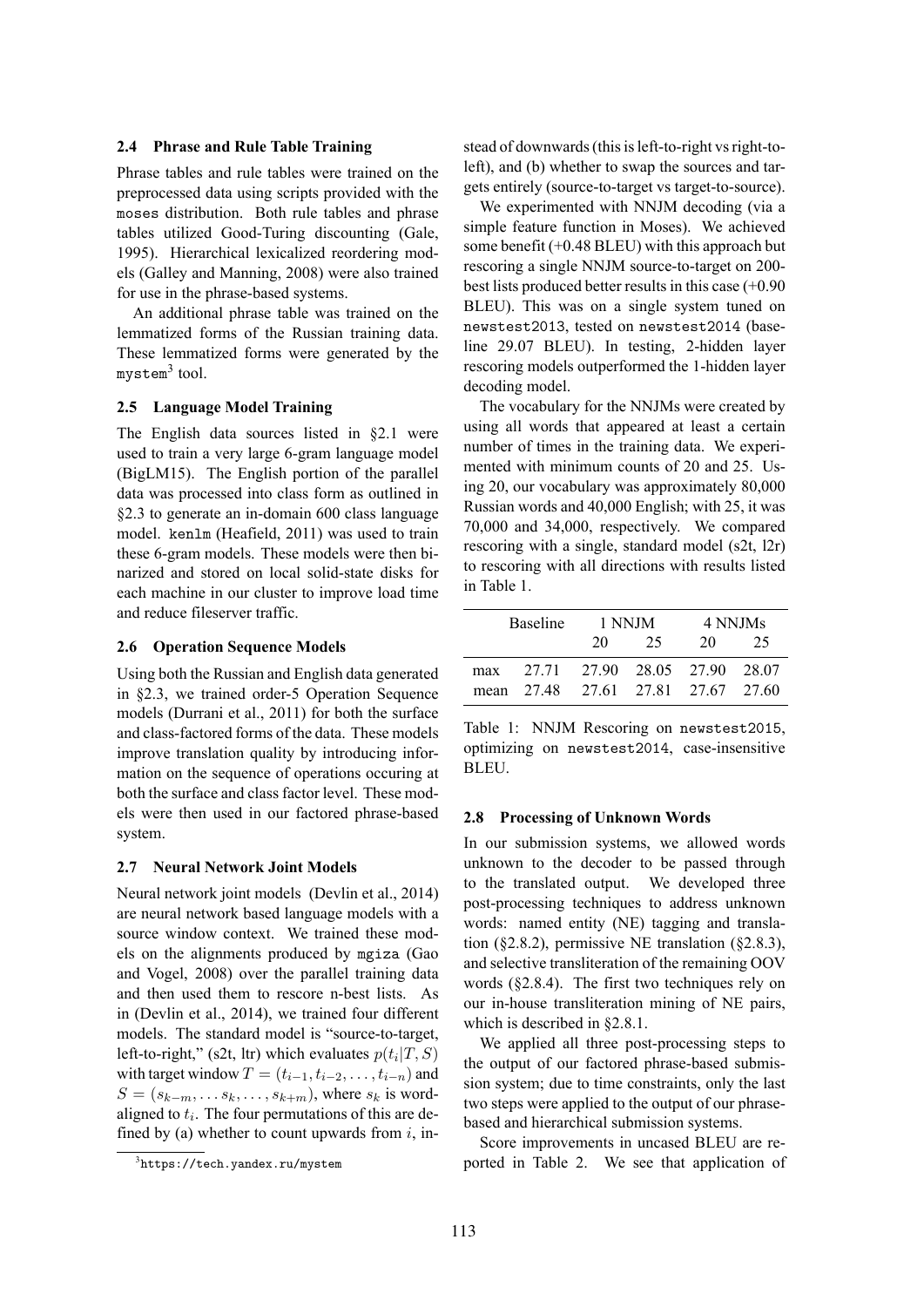permissive lookup and selective transliteration yielded an improvement of +0.48 BLEU versus a baseline system, while the application of named entity tagging and translation, permissive lookup and selective transliteration yielded a  $+0.57$  BLEU gain.

### **2.8.1 Transliteration Mining**

Both NE processing steps (§2.8.2 and §2.8.3) make use of a NE pairs list that we developed through transliteration mining of the Russian-English CommonCrawl. In transliteration mining (Kumaran et al., 2010; Zhang et al., 2012), we use transliteration as a tool to detect similar-sounding words in the parallel text that may correspond to names. Our process for detecting transliterated NE is generative and rule-based. We used mystem to tag NE in the Russian text, and then used capitalization and transliteration as clues to find matching NE in the parallel English sentences. English words were considered candidate matches if they were capitalized, but not sentence-initial; we excluded all-caps words, since acronyms often do not transliterate well. We also required the English candidate words to match the initial sound of the Russian NE.

We checked the initial sound match by transliterating the Russian words according to the textbook values of the Russian letters, and then checking for matches with the English spellings, allowing certain spelling variations. These variations include instances where Russian lacks an English sound, and substitutes a similar sound (e.g., English h written in Russian with the letters for x or g, and English w written with the Russian letters for v or u), as well as common English spelling alternations like n/kn, s/c, c/k, etc.

An iterative process of refining spelling alternations was applied by manual observation of known NE pairs that were not matched via existing rules; notably, this introduced spelling variations for words originating from a third language. For example, English j typically represents [d3] but may also indicate [h] in words of Spanish origin, so we need to allow the spelling alternation  $x/j$ . Similarly, the letters gi may represent  $[d\overline{3}]$  in Italian names like *Giovanni*, so we need to allow transliterated Russian dzh to match English gi.

At this point in the transliteration mining process, we have derived a list of capitalized English words that have initial spellings potentially matching the initial sound of the Russian NE word. If the English sentence contains more than one such candidate, we select the word with the smallest edit distance from the Russian transliteration, using a length-normalized Levenshtein distance. For this calculation, any spelling variation counts as an edit distance change, so we penalize variations such as k for c.

For NE tagging and translation (§2.8.2), we return only the NE pairs with zero edit distance. For permissive NE translation, we allow some variation, as described in §2.8.3.

#### **2.8.2 Named Entity Tagging and Translation**

The named entity post-process uses Russian– English pairs in the combined names and titles lists from the Wikipedia Headlines corpus (the "Wiki pairs list") and the transliteration-mined list (§2.8.1) to replace unknown words with English equivalents. We began by stemming each list to remove Russian noun and adjective endings. To the Wiki pairs list, we added additional pairs yielded by replacing word-internal punctuation marks in existing Wiki pairs with spaces. We used giza++ (Och and Ney, 2003) to align Russian–English phrases from the Wiki list. We then used these alignments to start a generated list of pairs with only one Russian word and one English word in a pair. Of the aligned pairs, we only included pairs that were aligned with one another three or more times. Only one-to-one alignments would count toward the three alignment rule. We also removed entries where the English word in the pair occurred in a list of stop-words as well as where the English word consisted of only digits. To the generated list, we also added pairs directly from the Wiki list with both single Russian words and single English words. Finally, we also added the highest quality pairs from the transliterationmined list.

Upon encountering a single word without wordinternal punctuation, the system first searches through the generated list, and returns a list of found guesses. If no items are found in the generated list, the Wiki list is then searched. If still no guesses are found, then the transliteration-mined list is searched. The same process occurs for a word containing word-internal punctuation, but after a failed iteration of the search process, the punctuation is replaced with a space and the Wiki lists are searched. Finally if that iteration fails, then the search process occurs on each individual word and a concatenation of English definitions is added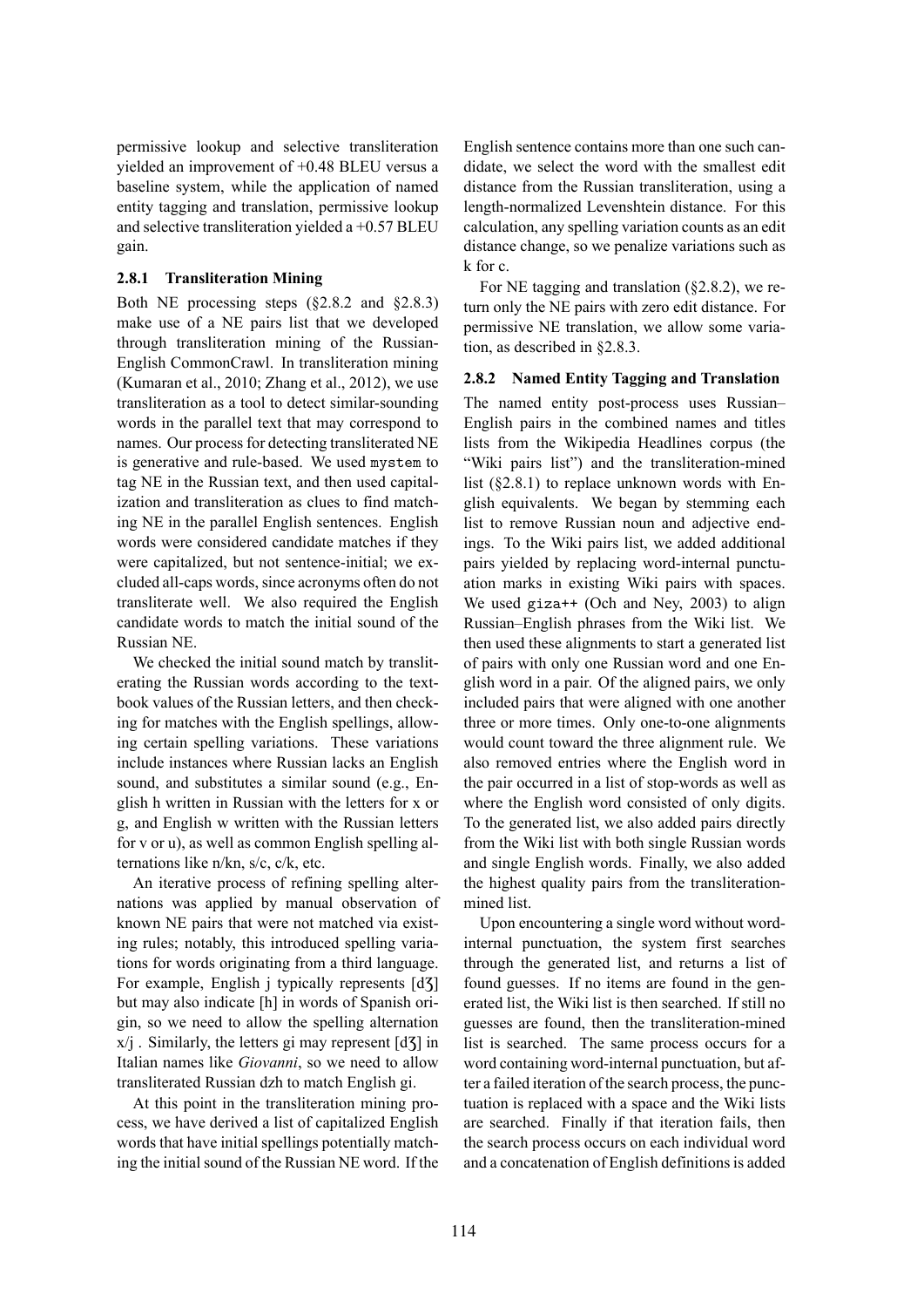to the guess list for every possible combination of guesses for each component word. An English language model is used to choose among the guesses.

#### **2.8.3 Permissive Named Entity Translation**

Permissive NE look-up is applied to translate OOV words that remain untranslated after NE tagging and translation  $(82.8.2)$ , or when the NE tagging and translation step is unavailable. In this second step, we expand the NE pairs list to include pairs with greater edit distance when they are validated by repeat occurrence.

While the NE tagging and translation step only uses transliteration-mined NE pairs which match exactly, the permissive step allows NE pairs that have some spelling variation. We apply two additional restrictions to ensure good quality matches, length disparity and instance ratio. We restrict the output to words which come from sentences that do not differ too much in length. A large length disparity suggests a sentence alignment error in the parallel text, which would make the NE match unreliable.

We also restrict the output to words which are fairly frequent among other matches for the same Russian words, calculating an instance ratio as the number of times we see this English word with this Russian word, divided by the total number of English matches we record for this Russian word. Rare instances may be mistakes or spelling variants that we would prefer to exclude. For example, we found the Russian name *Константин* matched with English *Constantine* 117 times, and matched with the spelling *Konstantine* only 1 time, so we do not want to collect *Константин/Konstantine* as a NE pair.

We keep the NE pairs if:

- 1. The length-normalized edit distance < 0.2
- 2. The length-normalized edit distance falls between 0.2 and 0.5, inclusive, and sentence length disparity  $\leq 2$  and instance ratio  $\geq 0.01$

With these restrictions, we derived 32,560 potential NE pairs.

Subsequently, an additional transliteration mining step was conducted, to collect NE pairs from any capitalized Russian words, not just the words tagged as NE by mystem. We excluded Russian acronyms, sentence-initial words, and personal pronouns (which are capitalized in some styles

of Russian writing). Applying the previously described restrictions for edit distance, instance ratio, and sentence length disparity, we derived an additional 22,370 capitalized-word NE pairs. The combined mystem tagged and capitalized-word NE pairs lists were used in the permissive translation of OOV words, considering both the original form of the Russian OOV word and its stemmed form.

For the phrase-based and hierarchical systems, which were processed without the NE tagging and translation step, the wiki pairs list was added to the mined NE pairs list for permissive OOV translation.

### **2.8.4 Selective Transliteration of Remaining Out-of-Vocabulary Words**

As a final post-processing step, we transliterate some of the remaining OOV words. We attempt to distinguish OOV NE from common words, dropping common words and transliterating names. We hypothesize that retaining transliterated forms of NE will improve readability, even if the output is not a direct match to the English reference.

We attempt to distinguish NE from common words on the basis of capitalization in the Russian source file. Capitalized words that do not begin a sentence are assumed to be NE, and are transliterated. For example, transliteration is the source of the name *Kostenok* in first example sentence shown in Figure 1. Lowercased words, and capitalized words that begin a sentence, are assumed to be common words and are dropped from the output.

### **3 Results**

We submitted three systems for evaluation, each employing a different decoding strategy: traditional phrased-based, hierarchical, and factored phrased-based. Each system is described below. Automatically scored results reported in BLEU (Papineni et al., 2002) for our submission systems can be found in Table 3.

Finally, as part of WMT15, the results of our submission systems listed in Tables 3 were ranked by monolingual human judges against the machine translation output of other WMT15 participants. These judgements are reported in WMT (2015).

#### **3.1 Phrased-Based**

We used a standard phrase-based approach, using lowercased data. The lemma-based phrase table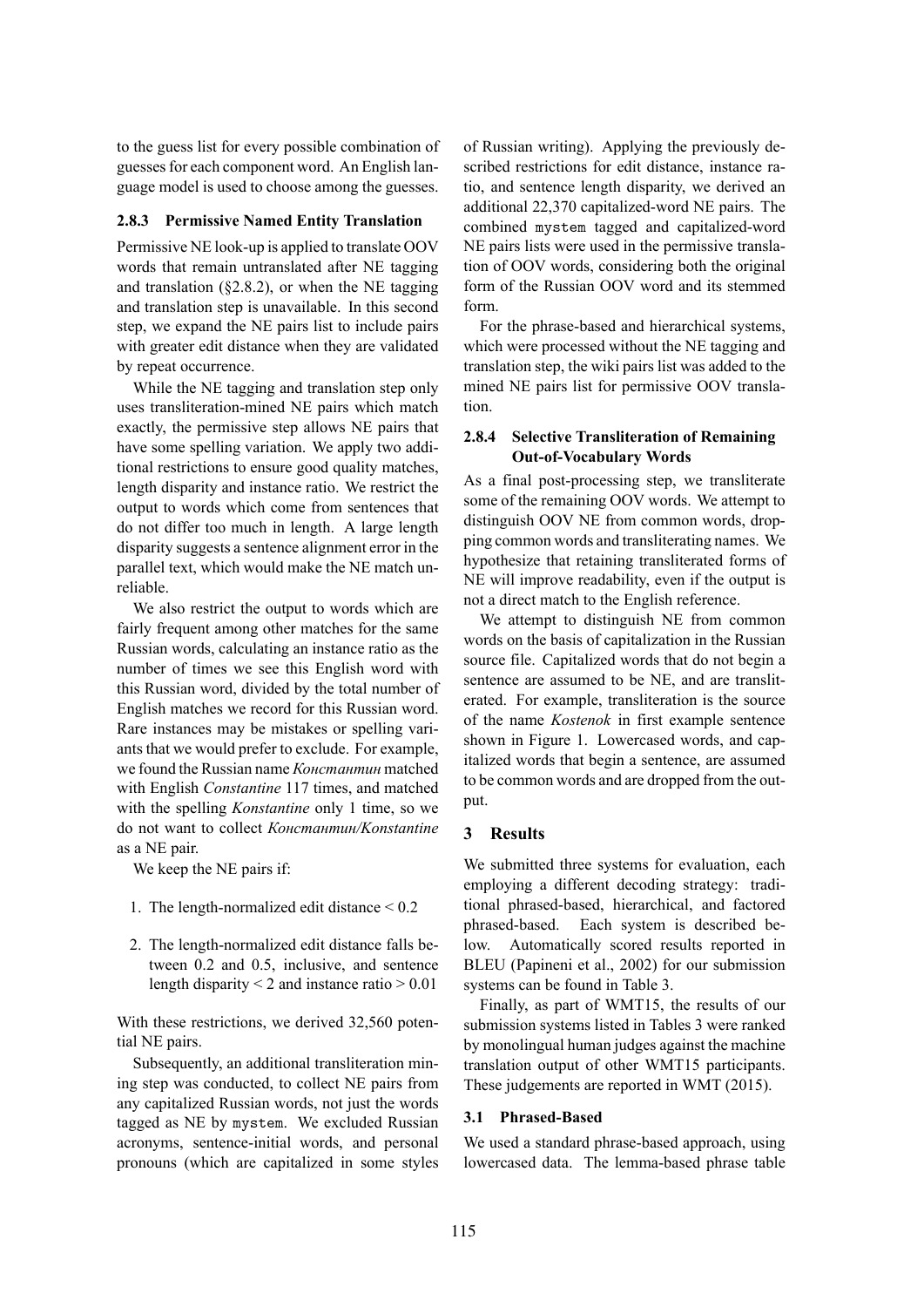| System      | Process Applied                         | baseline BLEU | postproc BLEU $\triangle$ BLEU |         |
|-------------|-----------------------------------------|---------------|--------------------------------|---------|
|             | $phrase-based$ PermLookup + SelTranslit | 27.72         | 28.20                          | $+0.48$ |
| hiero       | PermLookup + SelTranslit                | 27.43         | 2791                           | $+0.48$ |
| pb-factored | $NEProc + PermLookup + Selfranslit$     | 27.18         | 27.75                          | $+0.57$ |

Table 2: NE post-processing improvement measured in uncased BLEU

described in §2.4 was used as a backoff phrase table. We trained a hierarchical lexicalized reordering model, and used two separate class based (factored) language models; one using 600 classes on the in-domain target-side parallel data, and the other using the LDC Gigaword-English v5 NYT corpus. N-best lists from moses were rescored with 4-way NNJMs, and the system weights were tuned with PRO (Hopkins and May, 2011). Selective transliteration as described in §2.8.4 was then applied to the decoder output.

## **3.2 Hierarchical**

New for this year, we trained a hierarchical system using the same parallel data as our phrase-based systems. The rule table was created as outlined in §2.4 and then filtered to only contain rules relating to the Russian content of the newstest test set for years 2012–2015. This filtering was performed in order to reduce the size of the rule table for both system memory requirements and expediency. The incremental-search algorithm (Heafield et al., 2013) and BigLM15 were used to decode the dev (newstest2014) and test (newstest2015) data. Drem was employed to tune feature weights, optimizing the sum of the expected sentencelevel BLEU and expected sentence-level Meteor (Denkowski and Lavie, 2014) metrics. Finally, selective transliteration was employed as described in §2.8.4.

## **3.3 Factored Phrase-Based**

For our last system, we used a factored phrasebased approach (Koehn and Hoang, 2007) where the surface form of the training data was augmented with word classes. These classes were generated on the parallel training data outlined in §2.4 using mkcls to group the words into 600 classes for both English and Russian portions of the parallel training corpus. A phrase table and hierarchical reordering model was then trained using the moses training process on both the surface form and the class factor. Order-5 operation sequence models were separately trained on the sur-

face forms and the class factors. An order-6 classfactor LM (Shen et al., 2006) was also trained on the English portion of the parallel training data to supplement the use of BigLM15. NNJMs as outlined in §2.7 were used to rescore the n-best lists from the decode. Following this rescoring, Drem was employed to tune feature weights, optimizing expected corpus-level BLEU (Smith and Eisner, 2006). After optimization and decoding of the test set, remaining unknown words were processed as described in §2.8.2 and §2.8.4.

| System       |                 | Cased BLEU Uncased BLEU |
|--------------|-----------------|-------------------------|
| phrase-based | 27 <sub>0</sub> | 28.2                    |
| hiero        | 26.7            | 279                     |
| pb-factored  | 264             | 27.8                    |

Table 3: MT Submission Systems decoding newstest2015

# **4 Discussion**

Our three submitted systems all scored similarly against the official test set. Manual examination of our systems' output shows that there are significant differences in sentence structure and content.

## **4.1 Comparing Submitted Systems for Similarity**

We scored one system output against another (as reference) with mteval13a.pl in both directions as BLEU scores are not symmetric. Results are listed in Table 4. Interestingly, the factored phrasebased and hierarchical systems were more similar to each other than to the traditional phrase-based system. This suggests that the addition of class factors serves a similar function to the use of hierarchical decoding.

# **4.2 A Closer Analysis of Performance between Submission Systems**

We now examine two sentences translated with each of our submission systems and compare them with the supplied reference translation and a literal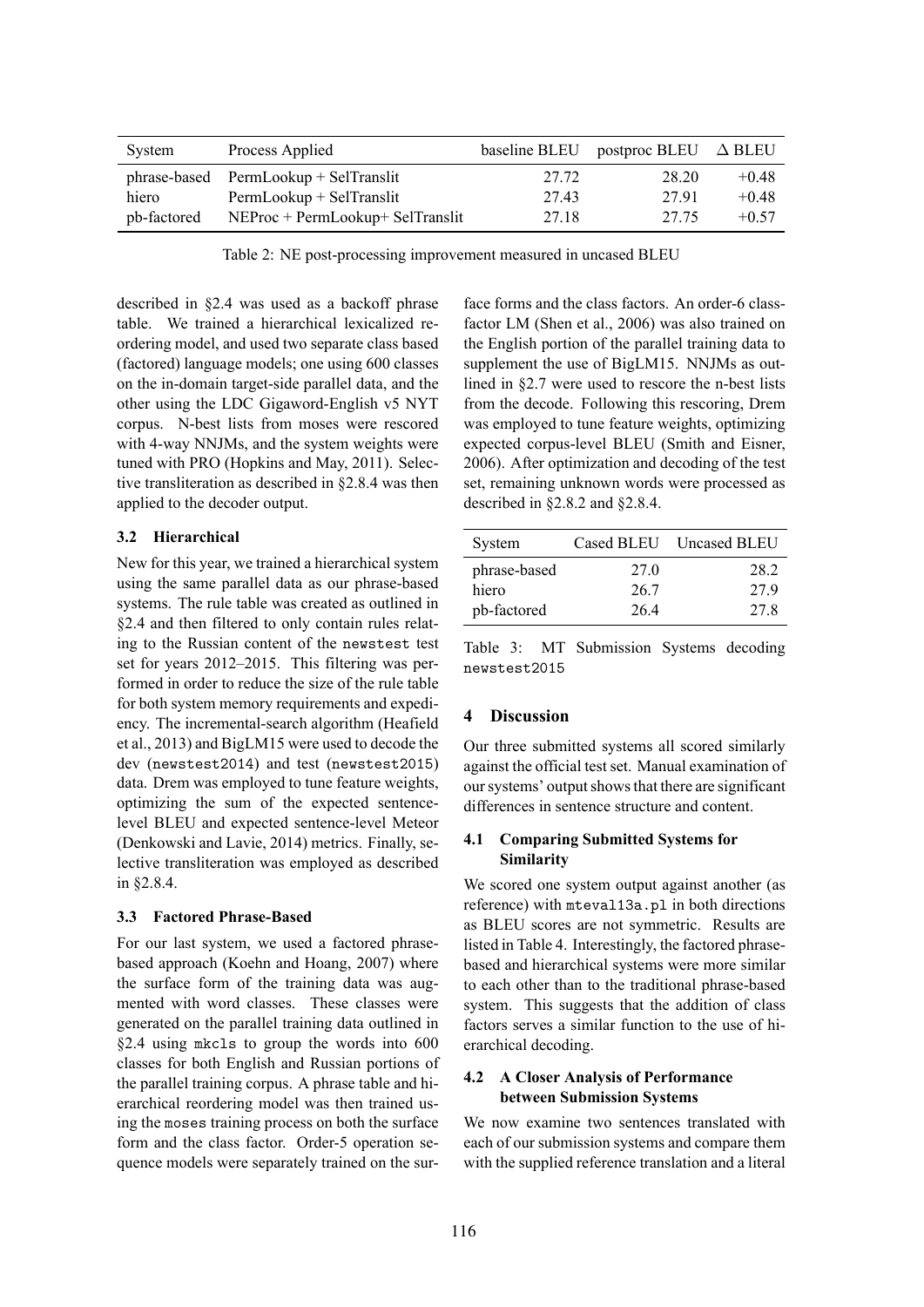| Test      | Ref   | <b>BLEU</b> |
|-----------|-------|-------------|
| <b>PB</b> | Hiero | 57.18       |
| PBFac     | Hiero | 76.34       |
| Hiero     | PB    | 57.09       |
| PBFac     | PR    | 60.54       |
| <b>PB</b> | PBFac | 60.47       |
| Hiero     | PBFac | 70.18       |

Table 4: Submission system similarity measured in uncased BLEU

translation. These comparisons are shown in Figure 1.

In the first sentence, the reference translation shows a reordering of the first clause to the end. The phrase-based system drops this clause. The pb-factored system has *informed* instead of *reported* which shifts the meaning; perhaps the translation was influenced by the fluent but different-meaning phrase *informed the Minister*. The hierarchical system follows the original order of the source sentence clauses; while missing *the*, it reads the best overall.

In the second sentence, *Учебный* "school" (adjective) is the probable source of*school*, *academic*, and *teach*. The phrase-based system handles this word best; the phrase-based factored system generates *academic* and *teach* but separates them; the hierarchical system generates *year to teach*. The hierarchical system does the best job with *no earlier than October*. The phrase-based factored system generates *no earlier* and *October* but reorders them (perhaps influenced by the common phrase, *in October*); and the phrase-based system creates *before October*, which reverses the meaning. The phrase-based system would have read best here, had it not neglected the negative particle.

#### **5 Conclusion**

In this paper, we present data preparation and processing techniques for our Russian–English submissions to the 2015 Workshop on Machine Translation (WMT15) shared translation task. Our submissions examine three different decoding strategies and the effectiveness of sophisticated handling of unknown words. While scoring similarly, each system produced markedly different output.

#### **References**

- Peter Brown, Vincent Della Pietra, Stephen Della Pietra, and Robert Mercer. 1993. The mathematics of statistical machine translation: parameter estimation. *Computational Linguistics*, 19(2):263–311, June.
- Michael Denkowski and Alon Lavie. 2014. Meteor universal: Language specific translation evaluation for any target language. In *Proceedings of the Ninth Workshop on Statistical Machine Translation*, pages 376–380, Baltimore, Maryland, USA, June. Association for Computational Linguistics.
- Jacob Devlin, Rabih Zbib, Zhongqiang Huang, Thomas Lamar, Richard Schwartz, and John Makhoul. 2014. Fast and robust neural network joint models for statistical machine translation. In *Proceedings of the 52nd Annual Meeting of the Association for Computational Linguistics (Volume 1: Long Papers)*, Proceedings of the ACL, Long Papers, pages 1370– 1380, Baltimore, MD, USA.
- Nadir Durrani, Helmut Schmid, and Alexander Fraser. 2011. A joint sequence translation model with integrated reordering. In *Proceedings of the 49th Annual Meeting of the Association for Computational Linguistics (ACL '11)*, pages 1045–1054, Portland, Oregon, June.
- Grant Erdmann and Jeremy Gwinnup. 2015. Drem: The AFRL submission to the WMT15 tuning task. In *Proceedings of the Tenth Workshop on Statistical Machine Translation (WMT'15)*, Lisbon, Portugal, September. To appear.
- William A. Gale. 1995. Good-turing smoothing without tears. *Journal of Quantitative Linguistics*, 2.
- Michel Galley and Christopher D. Manning. 2008. A simple and effective hierarchical phrase reordering model. In *Proceedings of the Conference on Empirical Methods in Natural Language Processing*, EMNLP '08, pages 848–856.
- Qin Gao and Stephan Vogel. 2008. Parallel implementations of word alignment tool. In *Software Engineering, Testing and Quality Assurance for Natural Language Processing*, pages 49–57, Columbus, Ohio, June.
- Kenneth Heafield, Philipp Koehn, and Alon Lavie. 2013. Grouping language model boundary words to speed k-best extraction from hypergraphs. In *Proceedings of the 2013 Conference of the North American Chapter of the Association for Computational Linguistics: Human Language Technologies*, pages 958–968, Atlanta, Georgia, USA, June.
- Kenneth Heafield. 2011. KenLM: faster and smaller language model queries. In *Proceedings of the EMNLP 2011 Sixth Workshop on Statistical Machine*

Opinions, interpretations, conclusions and recommendations are those of the authors and are not necessarily endorsed by the United States Government. Cleared for public release

on 11 Jun 2015. Originator reference number RH-15-114103. Case number 88ABW-2015-2973.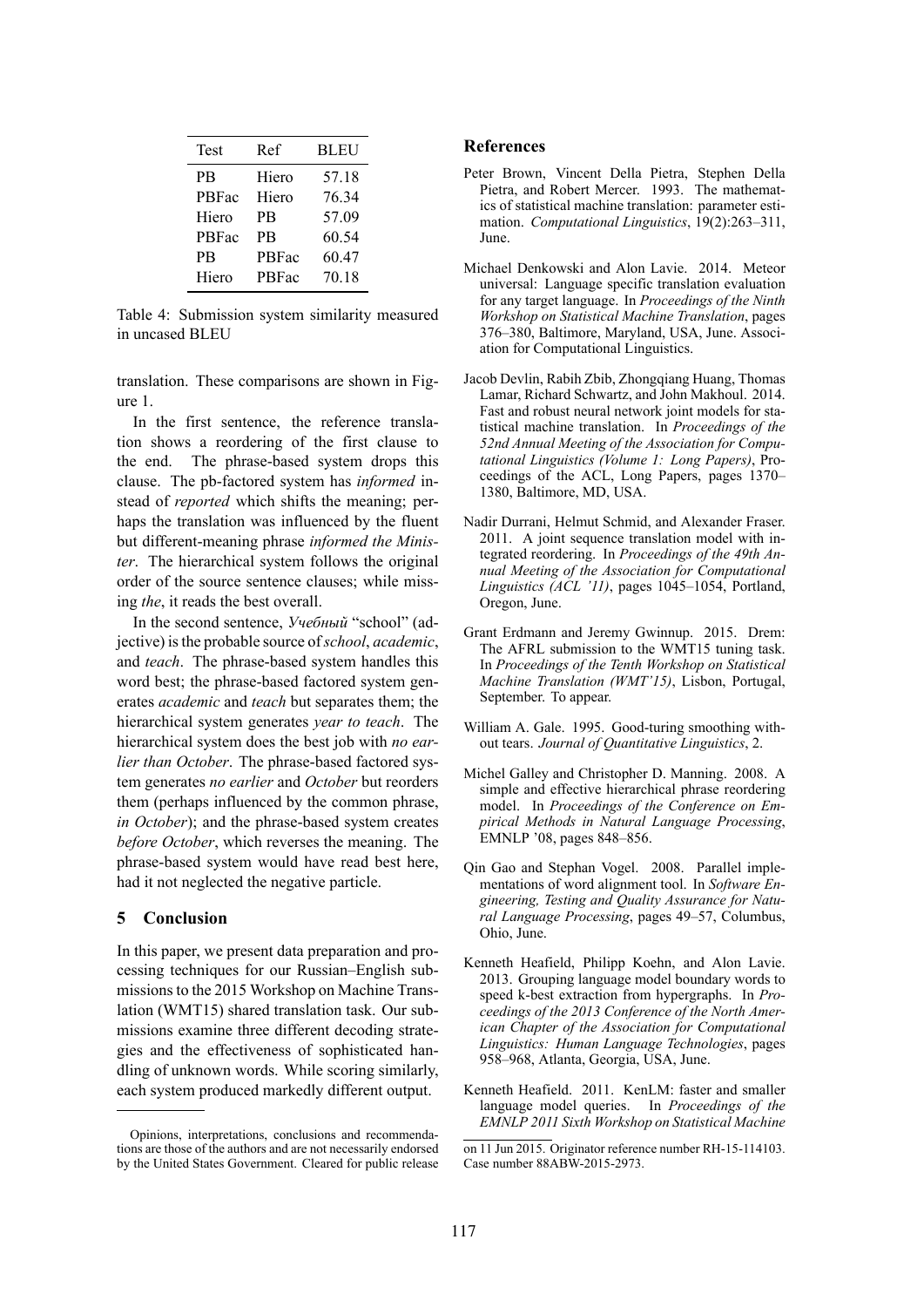|               | <b>Example 1</b>                                                                       |  |  |  |
|---------------|----------------------------------------------------------------------------------------|--|--|--|
| source:       | Об этом сообщил министр образования и науки самопровозглашенной                        |  |  |  |
|               | республики Игорь Костенок                                                              |  |  |  |
| literal:      | Of this reported minister education and science self-proclaimed republic, Igor         |  |  |  |
|               | Kostenok                                                                               |  |  |  |
| reference:    | The Minister of Education and Science for the self-proclaimed republic, Igor           |  |  |  |
|               | Kostenok, reported this.                                                               |  |  |  |
| phrase-based: | The Minister of Education and Science of the self-declared republic, Igor Kostenok.    |  |  |  |
| pb-factored:  | This was informed the Minister of Education and Science of the self-declared republic, |  |  |  |
|               | Igor Kostenok.                                                                         |  |  |  |
| hierarchical: | This was announced by Minister of Education and Science of the self-proclaimed         |  |  |  |
|               | republic Igor Kostenok.                                                                |  |  |  |
|               | <b>Example 2</b>                                                                       |  |  |  |
| source:       | Учебный год в ДНР начнется не раньше октября.                                          |  |  |  |
| literal:      | School year in DNR begins not before October.                                          |  |  |  |
| reference:    | The academic school year in the DPR will begin no earlier than October.                |  |  |  |
| phrase-based: | The school year in DNR will begin before October.                                      |  |  |  |
| pb-factored:  | Academic year in October, teach will begin.                                            |  |  |  |
| hierarchical: | School year to teach will begin no earlier than October.                               |  |  |  |
|               |                                                                                        |  |  |  |

Figure 1: Comparison of Submission System Translation Output

*Translation*, pages 187–197, Edinburgh, Scotland, United Kingdom, July.

- Hieu Hoang and Philipp Koehn. 2008. Design of the moses decoder for statistical machine translation. In *Software Engineering, Testing, and Quality Assurance for Natural Language Processing*, SETQA-NLP '08, pages 58–65.
- Mark Hopkins and Jonathan May. 2011. Tuning as ranking. In *Proceedings of the 2011 Conference on Empirical Methods in Natural Language Processing (EMNLP '11)*, pages 1352–1362, Edinburgh, Scotland, U.K.
- Michaeel Kazi, Elizabeth Salesky, Brian Thompson, Jessica Ray, Michael Coury, Tim Shen, Wade Anderson, Grant Erdmann, Jeremy Gwinnup, Katherine Young, Brian Ore, and Michael Hutt. 2014. The MIT-LL/AFRL IWSLT-2014 MT system. In *Proceedings of the 11th International Workshop on Spoken Language Translation (IWSLT'14)*, pages 65– 72, Lake Tahoe, California, December.
- Philipp Koehn and Hieu Hoang. 2007. Factored translation models. In *Proceedings of the 2007 Joint Conference on Empirical Methods in Natural Language Processing and Computational Natural Language Learning (EMNLP-CoNLL)*, pages 868–876.
- Philipp Koehn, Hieu Hoang, Alexandra Birch, Chris Callison-Burch, Marcello Federico, Nicola Bertoldi, Brooke Cowan, Wade Shen, Christine Moran, Richard Zens, Chris Dyer, Ondřej Bojar, Alexandra Constantin, and Evan Herbst. 2007. Moses: Open source toolkit for statistical machine translation. In *Proceedings of the 45th Annual Meeting of the ACL*

*on Interactive Poster and Demonstration Sessions*, ACL '07, pages 177–180, Stroudsburg, PA, USA. Association for Computational Linguistics.

- A Kumaran, Mitesh M. Khapra, and Haizhou Li. 2010. Whitepaper of news 2010 shared task on transliteration mining. In *Proceedings of the 2010 Named Entities Workshop*, pages 29–38, Uppsala, Sweden, July. Association for Computational Linguistics.
- Franz Josef Och and Hermann Ney. 2003. A systematic comparison of various statistical alignment models. *Computational Linguistics*, 29(1):19–51, March.
- Kishore Papineni, Salim Roukos, Todd Ward, and Wei-Jing Zhu. 2002. BLEU: A method for automatic evaluation of machine translation. In *Proceedings of the 40th Annual Meeting of the Association for Computational Linguistics (ACL '02)*, pages 311– 318, Philadelphia, Pennsylvania, July.
- Robert Parker, David Graff, Junbo Kong, Ke Chen, and Kazuaki Maeda. 2011. English Gigaword Fifth Edition LDC2011T07. *Philadelphia: Linguistic Data Consortium*.
- Lane Schwartz, Timothy Anderson, Jeremy Gwinnup, and Katherine Young. 2014. Machine translation and monolingual postediting: The AFRL WMT-14 system. In *Proceedings of the Ninth Workshop on Statistical Machine Translation (WMT'14)*, pages 186–194, Baltimore, Maryland, USA, June.
- Wade Shen, Richard Zens, Nicola Bertoldi, and Marcello Federico. 2006. The JHU workshop 2006 IWSLT system. In *Proc. of the International Workshop on Spoken Language Translation*, Kyoto, Japan, November.